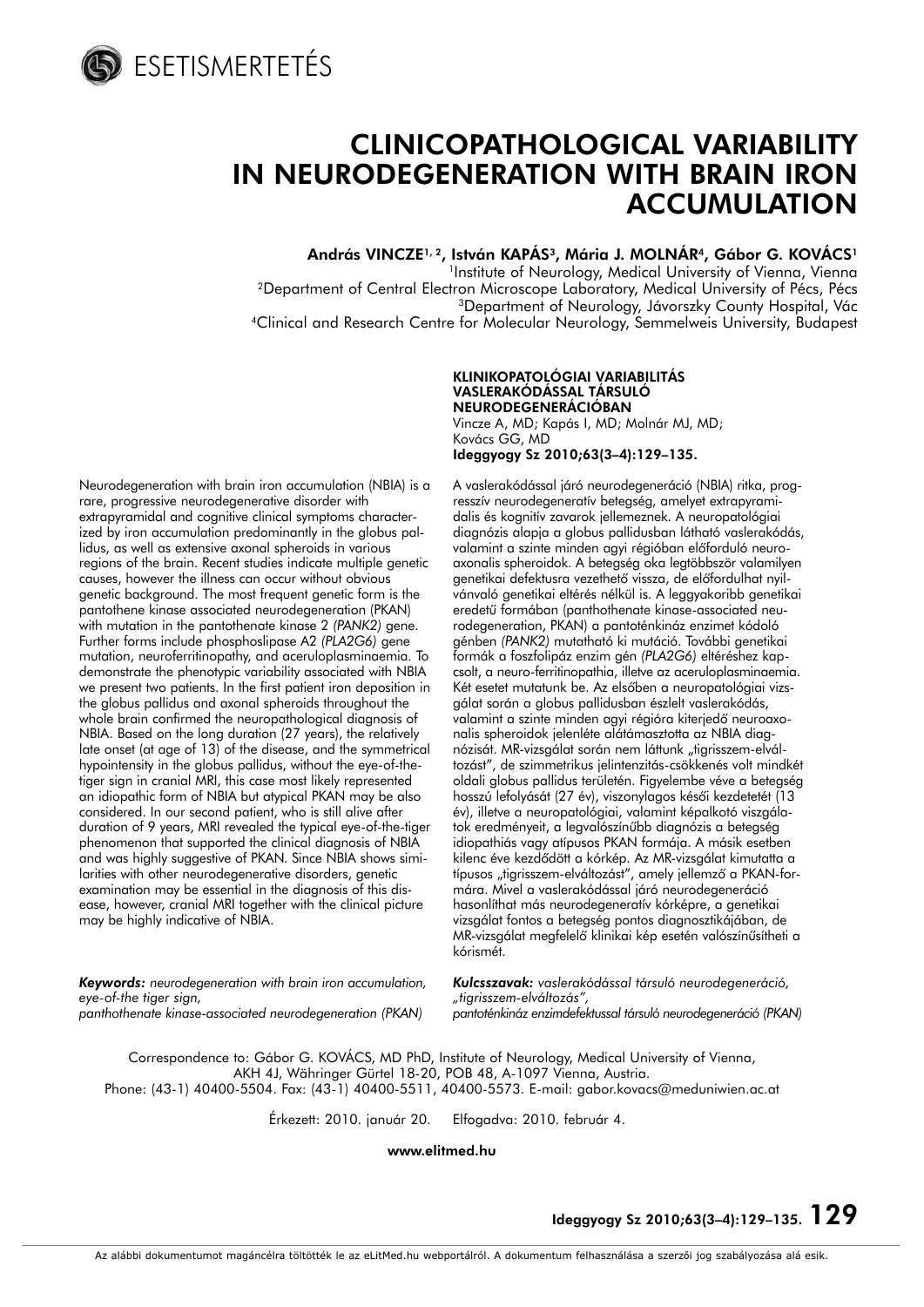Neurodegeneration with brain iron accumula-tion (NBIA) is a group of rare, progressive, neurodegenerative disorders with extrapyramidal and cognitive clinical symptoms. It is characterized by iron accumulation predominantly in the globus pallidus and the pars reticulata of the substantia nigra, as well as extensive axonal spheroids in various regions of the brain. Recent studies indicate various genetic causes, however the illness can occur without obvious genetic background suggesting further multifactorial genetic and environmental causes.

The name NBIA encompasses the spectrum of disorders previously called Hallervorden–Spatz disease or syndrome, which was first described by Julius Hallervorden and Hugo Spatz. They reported a syndrome in 1922 with deposition of iron in the globus pallidus and pars reticulata of the substantia nigra. The primary symptoms were gait difficulties, rigidity of leg, and feet deformity. Afterwards progressive dementia and dysarthria developed. The patients died between the ages of 16 and  $27$  years<sup>1</sup>. The term Hallervorden–Spatz disease was changed because of their unethical activity during the World War  $II^{2,3}$ .

In the present paper we review current knowledge on NBIA and we aim to demonstrate the variability of these disorders by reporting clinical data on two and neuropathologic in one patient.

### Classification and genetic background

Up till now there are approximately 140 published cases. The disorder appears in every ethnic group and also occurs in both sexes equally<sup>4</sup>. Consanguinity is a risk factor for NBIA. Familial involvement, usually an autosomal recessive pattern, may be

**Table 1.** *Classification of neurodegeneration with brain iron accumulation (NBIA)*

| Early onset, rapid                                                                                           | Late onset, slowly                                                                                |
|--------------------------------------------------------------------------------------------------------------|---------------------------------------------------------------------------------------------------|
| progressive forms                                                                                            | progressive forms                                                                                 |
| Classic PKAN (PANK2)<br>INAD, Seitelberger's disease<br>(PLA2G6)<br>Atypical NAD (PLA2G6)<br>Idiopathic NBIA | Atypical PKAN (PANK2)<br>Neuroferritinopathy (FTL)<br>Aceruloplasminaemia (CP)<br>Idiopathic NBIA |

PKAN: pantothenate kinase associated neurodegeneration; *PANK2*: pantothenate kinase 2 gene; INAD: infantile neuroaxonal dystrophy; NAD: neuroaxonal dystrophy; *PLA2G6*: phospholipase A2 group VI gene; *FTL*: ferritine light polypeptid gene; *CP*: ceruloplasmin gene.

demonstrated in about 50% of the patients<sup>5</sup>. Gregory et al. suggested two main groups: an early-onset, rapidly progressive, and a late-onset, slowly progressive form (**Table 1**)<sup>5</sup>. The most frequent genetic form is the pantothene kinase associated neurodegeneration (PKAN) accounting for about 50% of all NBIA cases<sup>5</sup>, with mutation in the pantothenate kinase 2 (*PANK2*) gene. Further genetic forms include neuroferritinopathy caused by the mutation of ferritin light polypeptide (FTL) gene<sup>6</sup>; aceruloplasminaemia caused by the mutation of ceruloplasmin (*CP*)7 ; phosphoslipase A2 (*PLA2G6*) gene mutation<sup>8</sup> that is associated with infantile neuroaxonal dystrophy (INAD) and atypical neuroaxonal dystrophy  $(NAD)^9$ .

## **Pathogenesis**

Mutation in *PANK2* and *PLA2G6* genes highlight the importance of phospholipid and fatty acid metabolism. Phospholipase A2 takes an important part of phospholipid remodeling, which is necessary for maintenance and repair of cellular membranes<sup>10</sup>. In patients with the mutation of *PANK2* gene increased level of cystein can be observed, which can trigger Fe-catalyzed oxidative reactions<sup>11</sup> providing a pathomechanism of iron accumulation in affected cells.

In a study, dated before the introduction of genetic analysis, cystein-deoxygenase deficiency was detected in particularly in the globus pallidus and the pars reticulata of the substantia nigra in two human brains with NBIA12. This observation suggests that high level of cystein can cause direct toxicity by altering normal reaction with iron and generating toxic free radicals. On the other hand, impaired cystein metabolism may reduce neuromelanogenesis. These two mechanisms may play an important role in the development of NBIA syndrome. Synergic mechanism of iron and cystein in lipid peroxidation was verified by an *in vitro* study in liver microsomal system. Although iron and cystein have potential for lipid peroxidation separately, when they were added together, lipid peroxidation was greater than the sum of the amounts formed $13$ .

The fact that serum levels of iron, ferritin, transferrin and coeruloplasmin are mainly in the normal range suggests that iron metabolism affects selectively the brain, which could lead to secondary damage of the globus pallidus and pars reticulata of substantia nigra<sup>14</sup>, since these regions contain the highest amount of iron in normal brain.

# $\bf 130$  Vincze: Neurodegeneration with brain iron accumulation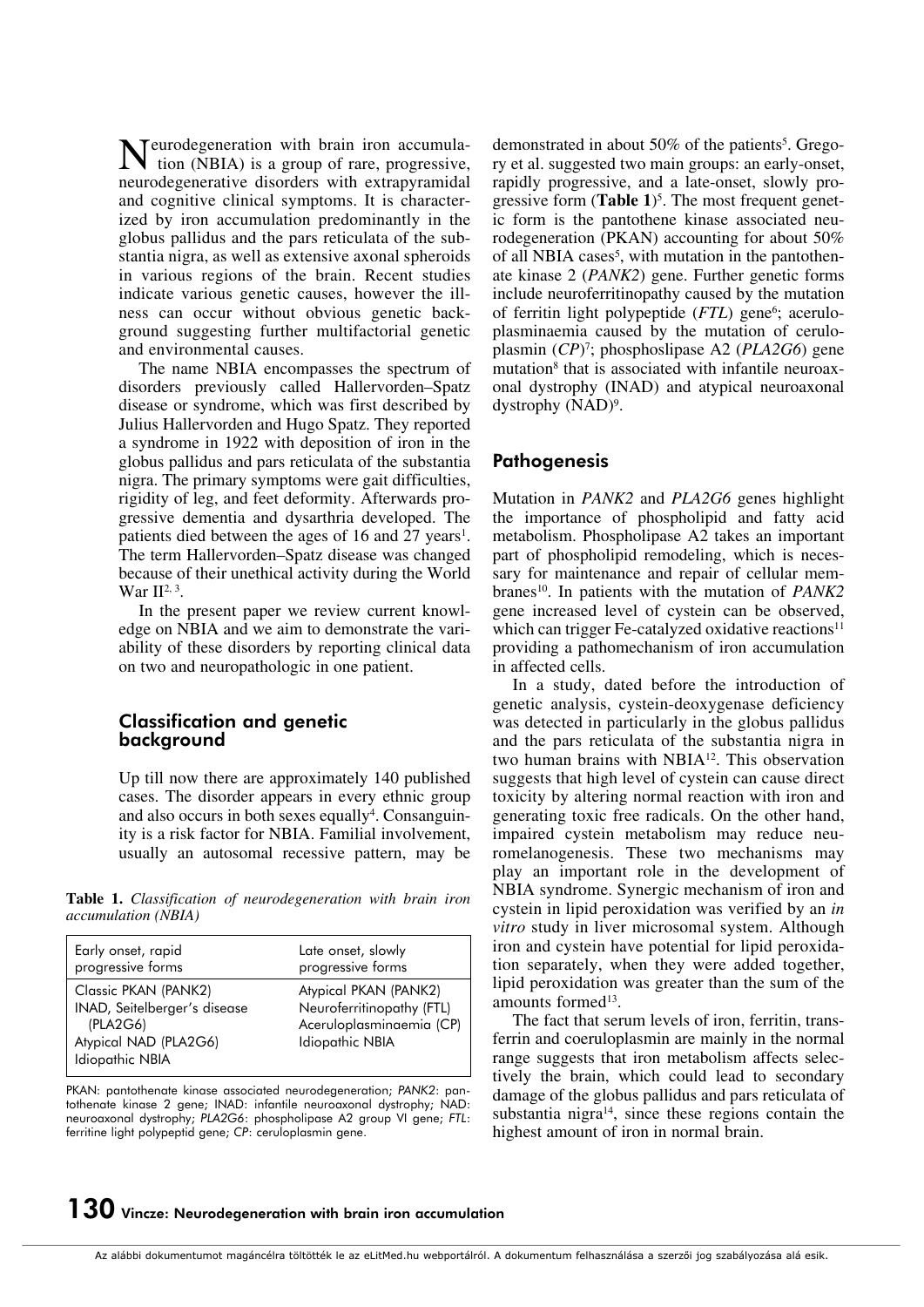## Diagnostic procedure

The diagnosis of NBIA and its classification can be challenging. Symptoms of NBIA may develop for several years. The most common features are progressive mental impairment, gait instability, rigidity, dysarthria, and corticospinal tract involvement. Parkinsonism may be detected in the late-onset form, whereas dystonia occurs more frequently in early-onset patients<sup>4</sup>. Alternating episodes with rapid progression, lasting one or two months, and longer stable periods are described<sup>15</sup>. Although the disease can develop at any age, the onset is often in early childhood, or at least under 30 years of age. Peripheral iron metabolism including serum iron, ferritin, and transferrin levels, is usually within the normal range, but patients may have palpable liver and/or spleen. Ferritin levels are lower in patients with mutation in the neuroferritin gene (*FTL*)<sup>6</sup>. EEG often shows normal activity, but in long-lasting cases, there are abnormalities such as generalized slowing, and abnormal theta waves. In NBIA T2 weighted MRI shows symmetric hypointensity in the globus pallidus. Importantly, symmetrical hypointensity in the globus pallidus with a central region of hyperintensity, also called as the "eye-ofthe-tiger" sign is strongly indicative of PKAN5. To classify NBIA, genetic analysis of *PANK2, PLA2G6, FTL* and *CP* are advised.

In summary, after suspicion of NBIA (abnormal gait, falling, dystonia, dysarthria) cranial MRI should be performed: 1. If the eye-of-the-tiger sign is observed analysis of *PANK2* gene is suggested. 2. If hypointensity in the globus pallidus and/or substantia nigra is seen, it is most likely due to idiopathic NBIA, but to rule out PKAN consideration of *PANK2* gene analysis is still indicated. 3. If hypointensity in globus pallidus is associated with cerebellar atrophy molecular testing for *PLA2G6* mutation should be performed. If the genetic analysis for *PLA2G6* is negative further genes (e.g. *FTL, CP*) should be analysed before idiopathic NBIA is diagnosed.

## Treatment possibilities

Although there is a lack of causative treatment, there are possibilities to decrease additional symptoms or to slow the progression. Earlier, iron binding drugs were tried<sup>15</sup>. Recently it was reported that a chelating agent called deferiprone reduced involuntary movements and blepharospasm<sup>16</sup>. Further palliative treatments include baclofen therapy, application of botulinum toxin, or even deep brain stimulation5. Antioxidants such as vitamin E, or vitamin B5 were also tried5, 16, 17. Patients with PKAN do not benefit from L-dopa therapy, but patients with non-PKAN NBIA and parkinsonism may respond<sup>5</sup>.

## Neuropathology

Macroscopically the most frequent lesions are the rust-brown pigmentation of the globus pallidus and pars reticularis of the substantia nigra. In the infantile variant of the NBIA cerebellar atrophy may be noted. Histological examination with specific iron stainings such as Prussian-blue confirms iron deposition in the globus pallidus, putamen, and the pars reticulata of the substantia nigra. Several axonal swellings called spheroids are seen in various regions. In INAD, spheroids can be detected also in the spinal nerve roots. Genetic forms may show similar neuropathologic appearance, but neuroferritinopathy and aceruloplasminaemia differs. In neuroferritinopathy, iron deposits occur throughout the forebrain, and most of them are also immunopositive for ferritin. Iron and ferritin are usually located extracellularly but also observed in microglia, oligodendroglia, as well as in neurons<sup>6</sup>. In aceruloplasminaemia, iron deposition can be detected in astrocytes. The most characteristic neuropathological features are deformity of astrocytes and globular structures immunoreactive for antiubiquitin and anti-4-hydroxynonenal (indicator of lipid peroxidation)<sup>18</sup>.

Some studies on NBIA demonstrated pathological deposition of alpha-synuclein and phospho $tau^{19-24}$ . It must be noted that the latter studies were performed mainly in NBIA cases that were not characterized genetically, thus association of alphasynuclein and phospho-tau pathology with PKAN needs confirmation.

Extraneuronal changes include ophtalmopathy with total loss of outer, and nearly total loss of inner segment of photoreceptor cells, impaired motility of sperms, and bone marrow macrophages with ceroid lipofuscin<sup>17</sup>.

## Material and methods

#### CLINICAL EVALUATION

Two patients were examined. Both underwent neurological and psychiatric evaluations. Neuroimaging examination included CT and MRI scans of the brain in both.

Ideggyogy Sz 2010;63(3–4):129–135. 131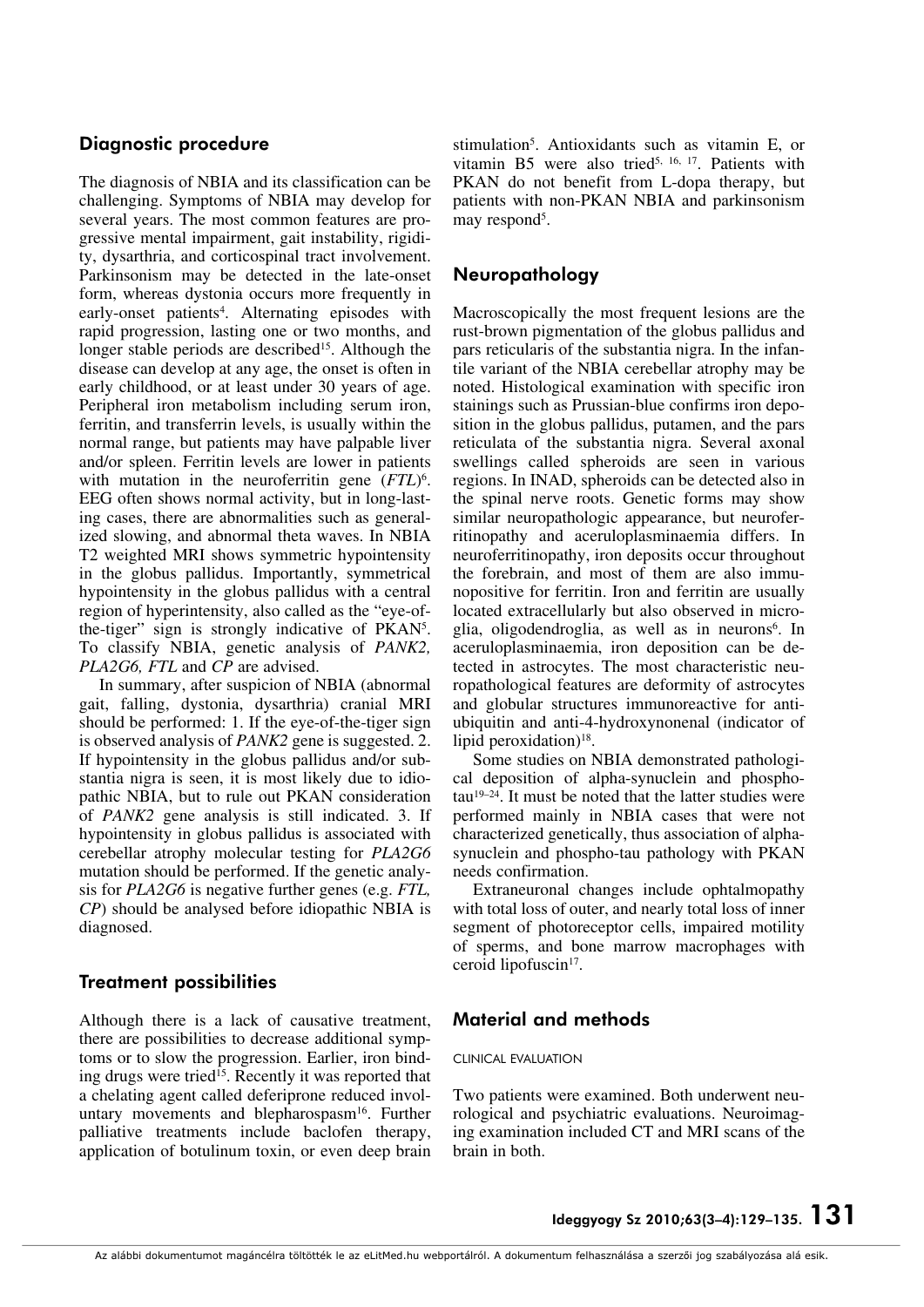**Table 2.** *Clinical and radiologic data on the two patients*

| Case                           | Patient-1           | Patient-2                |  |  |
|--------------------------------|---------------------|--------------------------|--|--|
| Gender                         | male                | female                   |  |  |
| Age at onset                   | 12 years            | 2 years                  |  |  |
| Duration of illness            | 27 years            | $>10$ years              |  |  |
| Age at death                   | 39 years            | still alive/12 years old |  |  |
| Presenting symptoms            |                     |                          |  |  |
| Gait disturbance               | $^{+}$              | $^{+}$                   |  |  |
| Fatigue                        | $^{+}$              |                          |  |  |
| Symptoms during disease course |                     |                          |  |  |
| Invert rotation of feet        | $^{+}$              | $^{+}$                   |  |  |
| Mental decline/retardation     | $^{+}$              | $^{+}$                   |  |  |
| Nystagmus                      | $^{+}$              | $^{+}$                   |  |  |
| Supranuclear gaze palsy        | $^{+}$              |                          |  |  |
| Spasticity                     | $^{+}$              | $^{+}$                   |  |  |
| Pyramidal signs                | $^{+}$              | $^{+}$                   |  |  |
| Distal hypesthesia             | $^{+}$              |                          |  |  |
| Distal paresis and atrophy     | $^{+}$              |                          |  |  |
| Seizures                       | $^{+}$              | $^{+}$                   |  |  |
| Dysarthria                     | $\overline{+}$      |                          |  |  |
| Dysphagia                      | $^{+}$              | $^{+}$                   |  |  |
| Hypomimia                      | $^{+}$              |                          |  |  |
| Dystonia                       |                     | $^{+}$                   |  |  |
| Ballismus                      |                     | $\overline{+}$           |  |  |
| Incontinence                   |                     | $^{+}$                   |  |  |
| <b>MRI</b>                     | hypointensity in GP | eye-of-the-tiger sign    |  |  |

GP: globus pallidus.



**Figure 1.** *T2-weighted brain magnetic resonance imaging showing hypointensity (white arrowhead) in the globus pallidus with a central region of hyperintensity (white arrow) compatible with the eye-of-the tiger sign*

NEUROPATHOLOGY

Neuropathological examination was performed in one patient (patient-1). Formalin-fixed, paraffinembedded blocks were obtained from the following regions: frontal, cingulate, temporal, parietal, occipital cortices and subcortical white matter, basal ganglia, thalamus, hippocampus, amygdala, cerebellum, and brainstem at different levels. Sections were stained using hematoxylin and eosin, luxol fast blue, Prussian-blue, modified Bielschowsky and Gallyas methods. Immunohistochemistry (IHC) was carried out using the following monoclonal antibodies (mAb): anti-tau AT8 (1:200, Pierce Biotechnology, Rockford, IL, USA, pS202/ pT205), anti-β-amyloid (1:100, Novocastra Lab. Ltd. Newcastle, UK), anti-HLA-DR (1:100, Dako), and anti- $\alpha$ -synuclein (1:10,000, clone 4D6, Signet, Dedham, MA, USA). In addition, polyclonal anti-glial fibrillary acidic protein (GFAP, 1:3,000, Dako) was used.

## **Results**

CLINICAL OBSERVATIONS

Clinical data of two patients are summarized in **Table 2**.

Common features included early gait disturbance and mental decline or retardation. Nystagmus, dysphagia or dysarthria, seizures,

deformated foot, and pyramidal signs were observed in both. In one patient senso-motor neuropathy was also detected, while in the young girl dystonia was prominent. Muscle biopsy of the right deltoid muscle revealed neurogenic changes and there were no ragged-red fibers. Both patients progressed to a bed-ridden state with incontinence. Disease duration was 27 years in the young man (patient-1) who died due to pneumonia at the age of 39 years, while the girl (patient-2) is alive after 9 years duration. MRI showed the typical tiger-eye phenomenon only in patient-2 (**Figure 1.**), but hypointensity in the globus pallidus in T2 was noted in patient-1. Kaiser–Fleischer ring was absent in both and laboratory variables including iron, copper, coeruloplasmin and lactate levels were in the normal range. Therapy included palliative therapy in both, in-cluding pyridostigmin for motility dysfuncion of oesophagus, carbamazepine for seizures and baclofen against spasticity. Genetic examination was performed in patient-1 to exclude Friedreich ataxia, which excluded a mutation. In the first-degree relatives there was a lack of any kind of neuropsychiatric disease.

## $\bf 132$  Vincze: Neurodegeneration with brain iron accumulation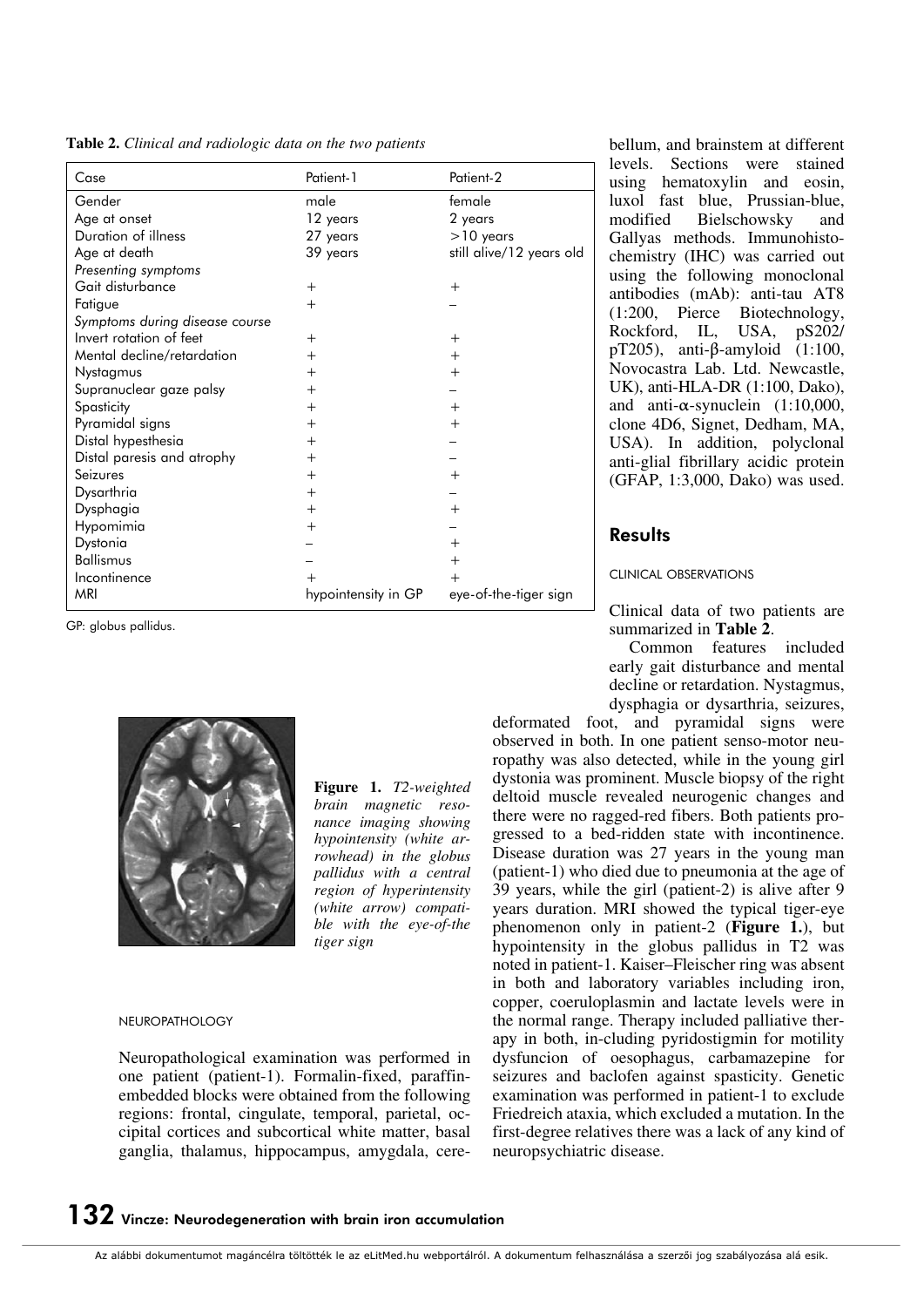|                     | Alpha-synuclein IR       |                          | Tau IR                   |                          | APP IR                   |                          | <b>GFAP IR</b>           | <b>HLA-DR IR</b> |                   |           |
|---------------------|--------------------------|--------------------------|--------------------------|--------------------------|--------------------------|--------------------------|--------------------------|------------------|-------------------|-----------|
|                     | <b>NCI</b>               | Spheroids                | Neurites                 | Pretangle                | <b>NFT</b>               | spheroids                |                          | gliosis          | Macrophage        | Microglia |
|                     |                          |                          |                          |                          |                          | Small                    | Large                    |                  |                   |           |
| Frontal cortex      | $+$                      | $\overline{\phantom{0}}$ | $+$                      | $+$                      | $\overline{\phantom{m}}$ |                          | $\overline{\phantom{0}}$ | $++$             | $+$               | $++$      |
| Cingular cortex     | $+$                      | $+$                      |                          | $+$                      | $^{+}$                   | $\overline{\phantom{0}}$ | $\overline{\phantom{0}}$ | $+ +$            | $^{+}$            | $++$      |
| Temporal cortex     | $+$                      | $++$                     | $^{+}$                   | $+$                      | $\overline{\phantom{0}}$ | $+$                      | $\overline{\phantom{0}}$ | $++$             | $++$              | $++$      |
| Parietal cortex     | L.                       | $++$                     | $+$                      | $+$                      | $^{+}$                   |                          |                          | $+$              | $+$               | $++$      |
| Occipital cortex    | $\qquad \qquad -$        | $+$                      |                          | $\overline{\phantom{0}}$ | $\overline{\phantom{0}}$ |                          |                          | $+$              | $+ +$             | $^{+}$    |
| Motor cortex        |                          | $\overline{\phantom{0}}$ | $\equiv$                 | $\overline{\phantom{0}}$ | $\overline{\phantom{0}}$ | $++$                     |                          |                  |                   |           |
| Nucleus basalis     |                          |                          |                          |                          |                          |                          |                          |                  |                   |           |
| Meynert             |                          |                          | $+$                      | $+$                      | $+$                      |                          |                          |                  | $+$               | $+$       |
| Thalamus med.       |                          |                          | $^{+}$                   |                          |                          |                          |                          | $+++$            | $++$              | $+++$     |
| Cerebellar cortex - |                          |                          |                          | —                        |                          |                          |                          |                  | $^{+}$            | $++$      |
| Nucleus dentatus -  |                          | $+$                      |                          |                          | $\equiv$                 |                          | ▃                        |                  | $\equiv$          | $++$      |
| Nucleus caudatus -  |                          | $+$                      | $+$                      | $+$                      |                          | $+$                      | $^{+}$                   | $+++$            | $^{+}$            | $+++$     |
| Globus pallidus     | $\equiv$                 | $+++$                    | $+$                      |                          | $\qquad \qquad -$        | $+++$                    | $++$                     |                  | $+++$             | $+$       |
| Putamen             |                          | $+++$                    | $+ +$                    | $+$                      | $\equiv$                 | $+++$                    | $++$                     | $+++$            | $+$               | $+++$     |
| Amygdala            |                          | $+ +$                    | $++$                     | $++$                     | $++$                     | $++$                     | $+$                      | $++$             | $++$              | $++$      |
| CA1                 |                          |                          | $+$                      | $+$                      | $++$                     | $+$                      | $\overline{\phantom{0}}$ | $++$             | $^{+}$            | $+$       |
| CA 2/3              |                          |                          | $++$                     | $+++$                    | $+$                      | $+$                      |                          | $+++$            | $^{+}$            | $+$       |
| Hilus               |                          |                          | $++$                     | $+$                      | $^{+}$                   | $^{+}$                   | $\overline{\phantom{0}}$ | $+++$            | $^{+}$            | $^{+}$    |
| Gyrus dentatus      |                          |                          | $+$                      |                          | $\equiv$                 | $+$                      |                          | $+$              | $\qquad \qquad -$ |           |
| Subiculum           |                          |                          | $+$                      | $++$                     | $\equiv$                 | $+$                      |                          | $+$              | $+$               | $+$       |
| Entorhinal cortex   | $+$                      | $+$                      | $+$                      |                          | $++$                     | $++$                     |                          | $+$              | $^{+}$            | $++$      |
| Substantia nigra    | $\overline{\phantom{0}}$ | $+$                      | $^{+}$                   | —                        | $^{+}$                   | $+$                      | $+$                      | $+$              | $++$              | $+$       |
| Tectum              |                          | $+$                      | $\overline{\phantom{0}}$ | $\overline{\phantom{0}}$ | $\overline{\phantom{m}}$ | $++$                     | $+$                      | $^{+}$           | $++$              | $++$      |
| Dorsal raphe        |                          | $\qquad \qquad -$        |                          |                          | $^{+}$                   | $\overline{\phantom{0}}$ | $+$                      | $^{+}$           | $+$               | $++$      |
| Locus coeruleus     | $\overline{\phantom{0}}$ | $\equiv$                 | $+$                      | $\equiv$                 | $^{+}$                   | $^{+}$                   |                          | $\equiv$         | $^{+}$            | $++$      |
| Pons basis          |                          | $+$                      |                          |                          |                          | $+$                      | $++$                     | $\equiv$         | $++$              | $++$      |
| Dorsal vagus        |                          |                          |                          |                          |                          |                          |                          |                  |                   |           |
| nucleus             |                          |                          |                          | $^{+}$                   |                          | $^{+}$                   | $+$                      |                  | $\mathrm{+}$      | $+++$     |
| Inferior olive      |                          |                          |                          |                          |                          | $+$                      |                          |                  |                   | $+$       |

**Table 3.** *Summary of histopathological findings*

NCI: neuronal cytoplasmic inclusion; NFT: neurofibrillary tangles; APP: amyloid precursor protein; GFAP: glial fibrillary acidic protein; HLA–DR: human leukocyte antigen–DR; CA: Cornu ammonis – Ammon's horn; –: no positivity; +: few/mild; ++: moderate; +++: abundant/severe.

#### NEUROPATHOLOGY

Major histopathological findings are summarized in **Table 3**. Briefly, severe neuronal loss, astro- and microgliosis were observed mainly in the globus pallidus, dentate nucleus, entorhinal cortex, caudate nucleus, and cerebellar cortex, including loss of Purkinje cells. Neurons in the brainstem tegmentum and inferior olives were relatively well preserved. Macrophages were detected mainly in the globus pallidus, amygdala, temporal and occipital cortex, substantia nigra, and in the tectum. Abundant pigment deposition was seen in the globus pallidus (**Figure 2. A**).

Axonal spheroids were detected in nearly all examined regions (**Figure 2. B**). According to immunostaining for APP, spheroids were divided into two groups by size (**Figure 2. C**). Small spheroids were detectable in many examined brain regions, while large spheroids were seen mainly in

the globus pallidus, substantia nigra, and other brainstem structures (**Table 3.**).

Alpha-synuclein immunoreactive neuronal cytoplasmic inclusions (NCI) were very rare and observed only in the frontal, temporal, cingular (**Figure 2. D**), and entorhinal cortex. Typical Lewy-bodies were not detected. Many spheroids were immunoreactive for alpha-synuclein.

Mild to moderate numbers of phospho-tauimmunoreactive neuropil threads and dystrophic neurites (**Figure 2. E**) were seen in the basal ganglia, hippocampal formation, nucleus caudatus, and the frontal, temporal, and parietal cortex (**Table 3.**). Pretangles were seen in several regions of brain including basal ganglia, amygdala, frontal, cingular, temporal and parietal cortex, dorsal vagal nucleus, Ammon's horn, and subiculum. Abundant number of pretangles existed in the CA2 and CA3 pyramidal layers of Ammon's horn (**Figure 2. F**). Classical neurofibrillary tangles were detected in

## Ideggyogy Sz 2010;63(3-4):129-135. 133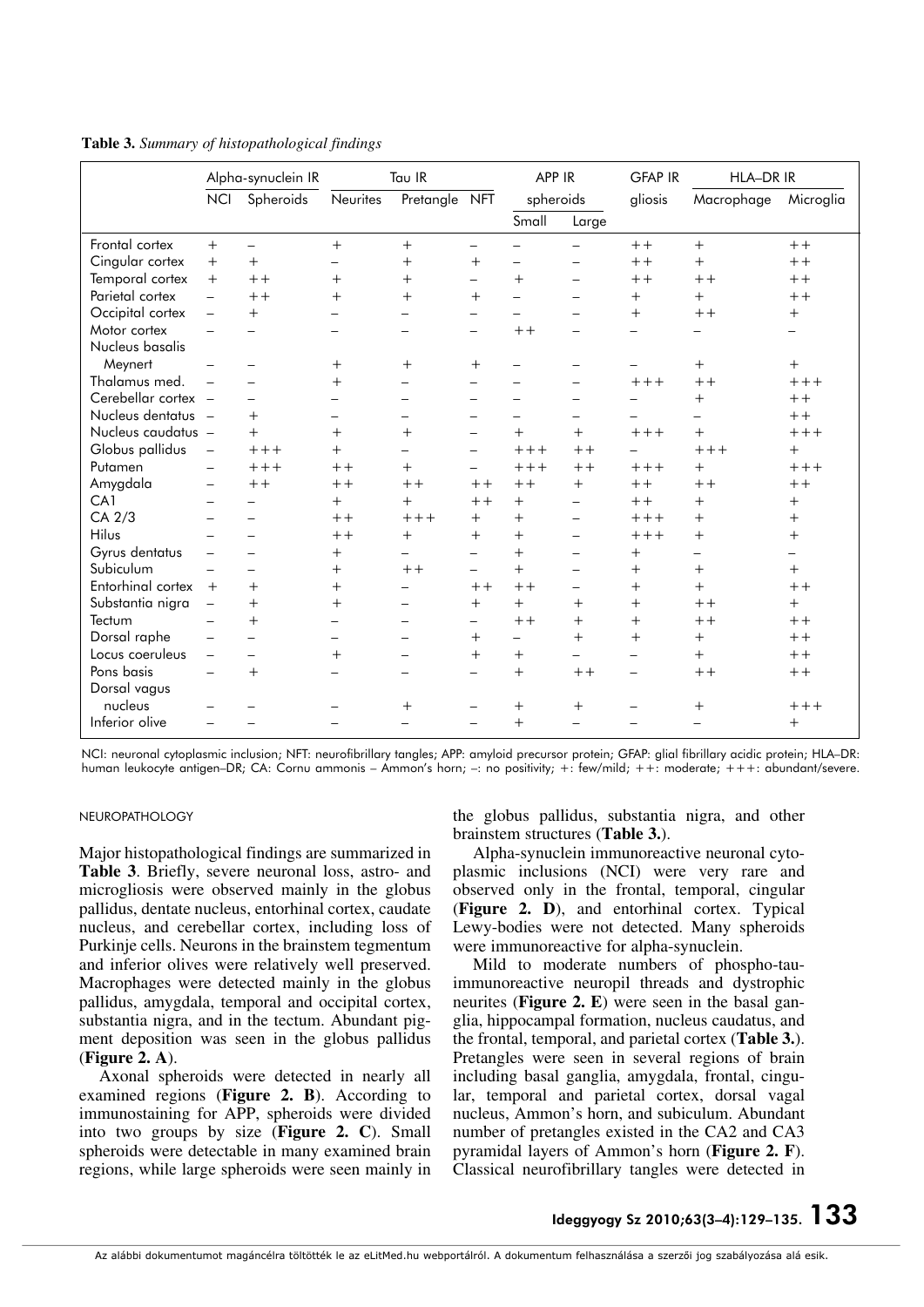

**Figure 2. A** *Prussian blue staining of the globus pallidus (×5) indicating iron deposition (blue; enlarged in right upper inset, ×20).* **B** *Numerous axonal spheroids (indicated also by arrowheads) in the globus pallidus (hematoxylin and eosin staining, ×20).* **C** *Immunostaining for amyloid precursor protein (APP) labels numerous large and small axonal spheroids in the globus pallidus (×20).* **D** *Neuronal cytoplasmic inclusion in the cingular cortex immunolabelled with anti-alpha-synuclein (×40).*  **E** *Phospho-tau immunoreactive threads and neurites in the putamen (×20).* **F** *Prominent tau-pathology in the hippocampus: threads and diffuse cytoplasmic immunoreactivity in neurons*

the pyramidal layer of hippocampus, in the entorhinal cortex, substantia nigra, dorsal raphe nucleus, and locus coeruleus. Glial tau immunoreactivity was not observed.

## **Discussion**

NBIA is a rare and progressive neurodegenerative disease. Although most cases have been described by neuropathological studies, clinical and neuroradiological recognition is crucial and may help in the evaluation of the genetic background. One most

important feature is the "eye-ofthe-tiger" phenomenon in MRI, which is often related to the PKAN form of NBIA.

To demonstrate the phenotypic variability associated with NBIA we presented two patients. In one case (patient 1) both clinical and neuropathological examinations were performed. Although the onset and duration of the disease were unusual, iron depositions in the globus pallidus and axonal spheroids throughout the whole brain confirmed the neuropathological diagnosis of NBIA. Based on the long duration (27 years), the relatively late onset (at age of 13) of the disease, and the symmetrical hypointensity in the globus pallidus in cranial MRI, this case most likely represented an idiopathic form of NBIA. Although genetic analysis was not available, atypical PKAN may be also considered. Speech difficulty is more frequent and motor disturbances are generally less severe in atypical PKAN cases<sup>5</sup>, as observed in our case. Detection of hypesthesia and an electrophysiological demonstration of impaired nerve conduction velocity were only described in INAD cases. However, other clinical features and particularly the age of the patient were not compatible with INAD.

In this case, in addition to routine stainings, we performed immunostainings in order to better understand of the distribution of protein deposition (alpha-synuclein, phospho-tau), and glial pathol-

ogy in NBIA. Most of the cases in the literature shows only tau-<sup>19</sup>, or only alpha-synucleinopathy<sup>20,</sup> 23. In addition there are few reports about both proteinopathy<sup>21, 25</sup>. In our case both tau- and alphasynucleinopathy was observed. Protein deposits were detected in basal ganglia, substantia nigra, and hippocampal formation similar to other studies<sup>25</sup>. The most severe gliosis was observed in the basal ganglia and substantia nigra, which showed activated microglia and macrophages as well.

Our second patient (patient 2) is still alive after duration of 9 years. Genetic evaluation was not available. MRI showed the typical tiger-eye phe-

## 134 Vincze: Neurodegeneration with brain iron accumulation

Az alábbi dokumentumot magáncélra töltötték le az eLitMed.hu webportálról. A dokumentum felhasználása a szerzôi jog szabályozása alá esik.